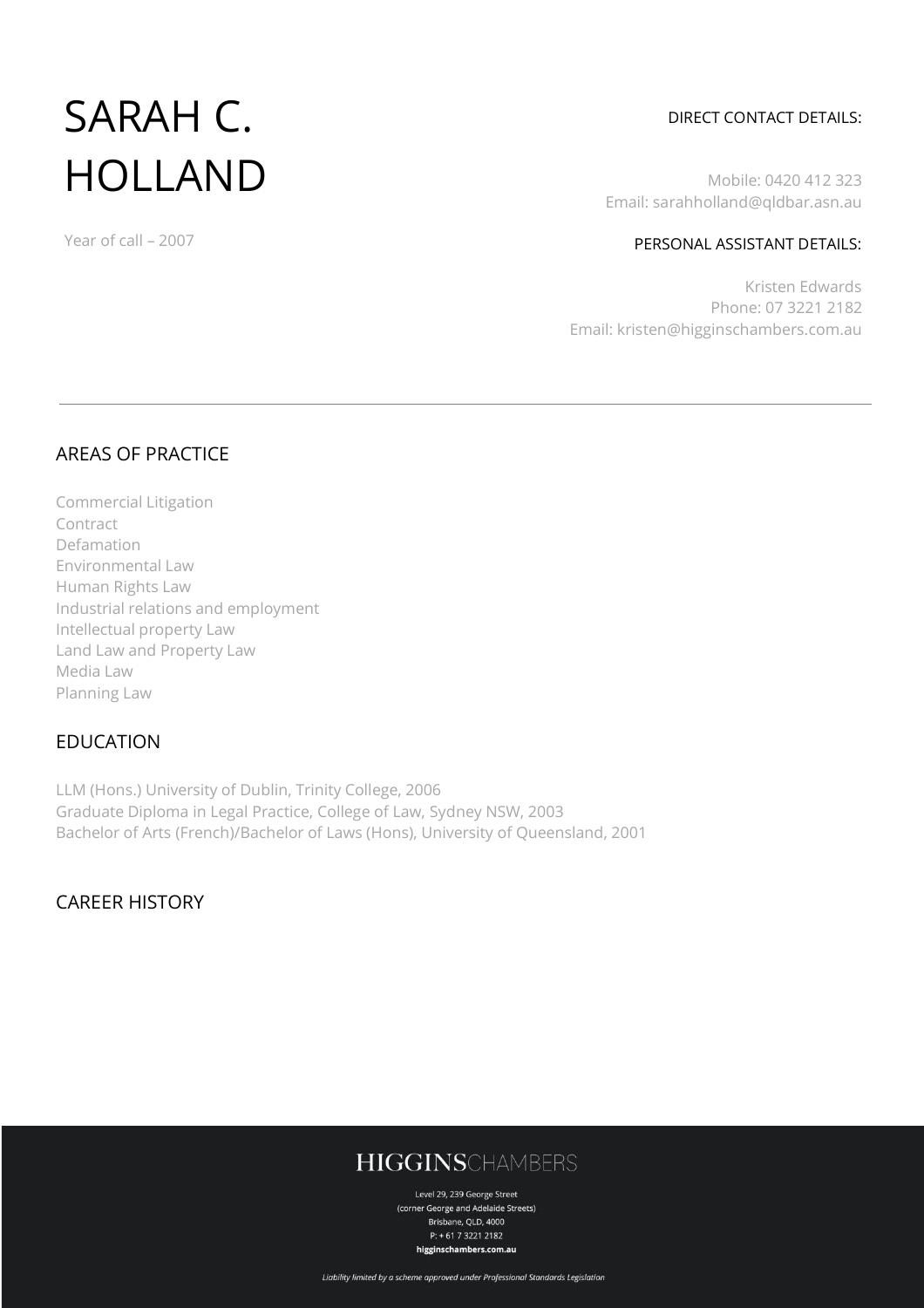Sarah's practice covers a broad cross-section of civil and commercial litigation. She has appeared as counsel in the High Court of Australia (led), Queensland's Court of Appeal, Supreme Court, District Court, and Land Court and in the Federal Court of Australia and the Federal Circuit and Family Court of Australia. She has also appeared in a range of tribunals.

She is the Editor of the *[Queensland Law Reporter](https://www.queenslandreports.com.au/qlr/db-qlr-editions/)* a weekly publication by the Incorporated Council of Law Reporting Queensland which provides an update on Supreme Court cases selected by the Editors for reporting in the *Queensland Reports* or otherwise noteworthy for practitioners, key statutory amendments, changes to practice and procedure, and other developments and events of significance to practitioners.

Sarah maintains an active interest and involvement in teaching and holds various academic roles including as course coordinator for Media Law and course coordinator of Planning Law at the School of Law, University of Queensland. She is also an Adjunct Lecturer in advocacy at the College of Law.

Prior to being called to the Bar she was a solicitor with Mallesons Stephen Jacques in Sydney (now King and Wood Mallesons) in the Project Finance group. She was also the Associate to the Honourable Susan Crennan AC QC in the Federal Court at Melbourne. She has worked internationally in London, Dublin and Paris including in the International Arbitration group at Freshfields, Paris and in the Information Technology and Intellectual Property Group A&L Goodbodys Ireland.

She graduated from the University of Queensland with a BA/LLB (Hons) in 2001. In 2006 she was awarded a scholarship to undertake postgraduate study at the University of Dublin, Trinity College. She graduated with a Master of Laws (LLM) (1<sup>st</sup> class).

She is a member of the Queensland Bar Association's University Relations Committee and the Planning and Environment Committee. She served on the Bar Council between 2008 and 2010. She is also a past member of the IPSANZ Qld managing committee and the Women Lawyers Association of Queensland.

### EXPERIENCE

.

Sarah has acted for and appeared on behalf of companies, local government, government departments and individuals in a range of matters areas including:

- defamation proceedings;
- confidentiality disputes;
- copyright and trade mark infringement claims;
- appeals to the planning and environment court;
- prosecutions for development and environmental offences;
- claims for compensation for resumption of land and appeals against land valuations;
- contractual disputes including building and construction disputes;
- property disputes;
- employment disputes arising out of the *Fair Work Act* 2009 (Cth);
- Aboriginal Land Trust disputes;

## **HIGGINSCHAMBERS**

Level 29, 239 George Street (corner George and Adelaide Streets) Brishane, OLD, 4000  $P: +61732212182$ higginschambers.com.au